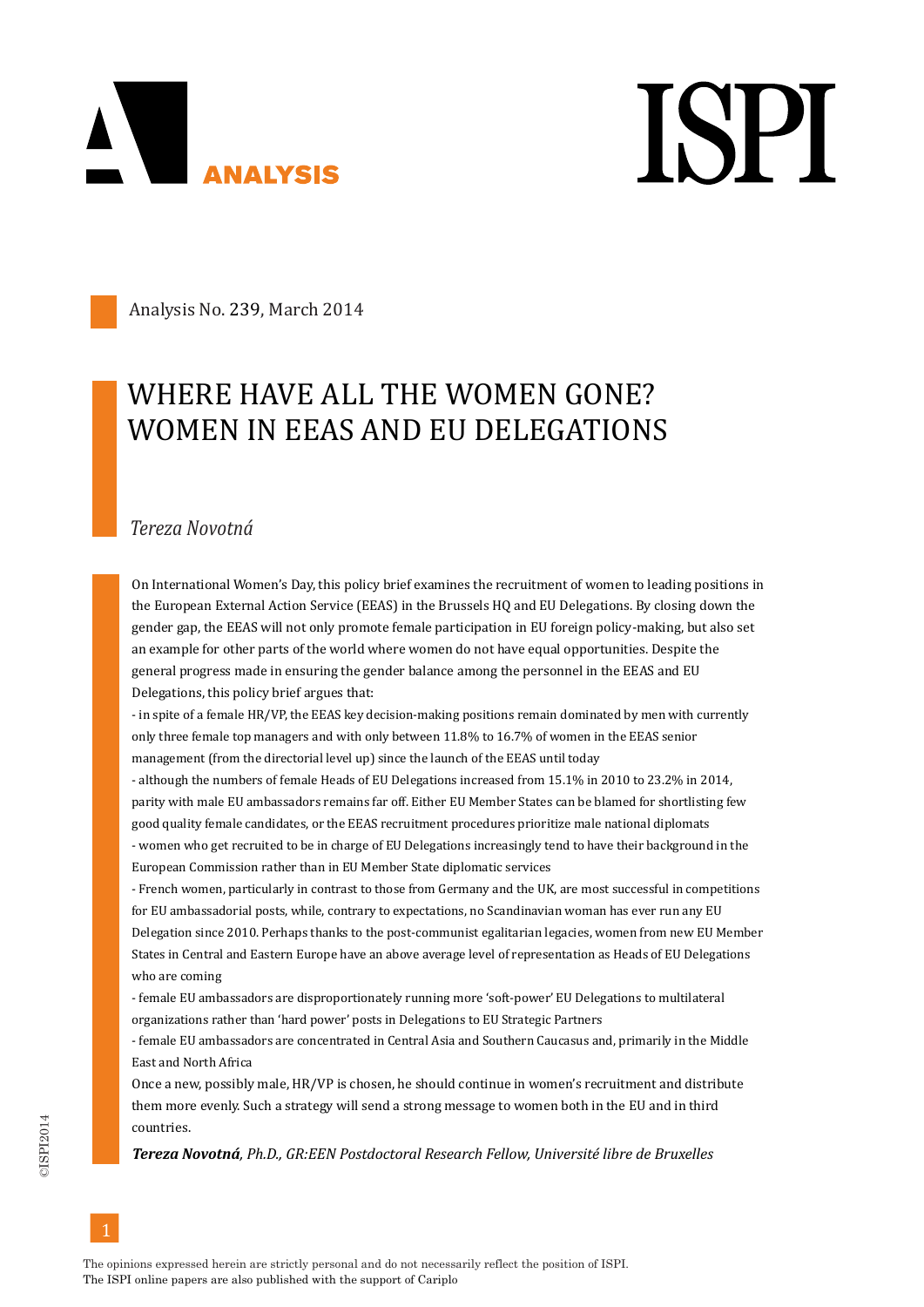Where have all the young girls gone, long time passing? Where have all the young girls gone, long time ago? Where have all the young girls gone? Gone for husbands everyone. Oh, when will they ever learn? (Pete Seeger)

On 8 March, International Women's Day is celebrated. Catherine Ashton, the EU's first High Representative of the Union for Foreign Affairs and Security Policy/Vice-President of the European Commission (HR/VP) is one of the most prominent European women in current international politics. While setting up the European External Action Service (EEAS), she stated that it was one of her goals to increase the number of female staff. With Ashton's term of office coming to an end and her announcement that she will not run again, how did she fare in the 'women's question' in the EEAS? To paraphrase Pete Seegers's famous song: where have all the females that she recruited to the EEAS and EU Delegations gone? How many women have been employed, from where were they hired and what jobs have they been given?

Despite a noticeable progress in the overall gender balance within the EEAS, this improvement is in a sense badly structured. The increase in women staff was insufficient in the key decision-making positions such as in EEAS senior management. Moreover, female Heads of EU delegations have not been spread across the globe, but tend to be concentrated. Furthermore, many more women were recruited from EU institutions rather than EU Member State diplomatic services and from few EU Member States.

This is however not to downplay the progress made. In fact, Catherine Ashton deserves a credit for taking up the issue of gender equality and clearly acting upon it. This policy brief may rather serve as guidance for a future HR/VP who could look at the gender issue within the EEAS from a different angle and start giving jobs to women according to more nuanced categories than simply their sex. Such attention may be particularly needed if the next HR/VP will be male as seems highly likely.

### The Women's Issue in EU Foreign Policy-Making: Long Time Passing

An underrepresentation of women in the EU's foreign policy-making bodies is as old as the European Union and its predecessors. In December 2010, just before the transfer of staff from the European Commission to the newly established EEAS, women at the AD level, i.e. those working on EU foreign policy formulation, represented just over a third (i.e. 28%) of the entire staff at the Directorate-General for External Relations (or DG

AN I

**ANALYSIS**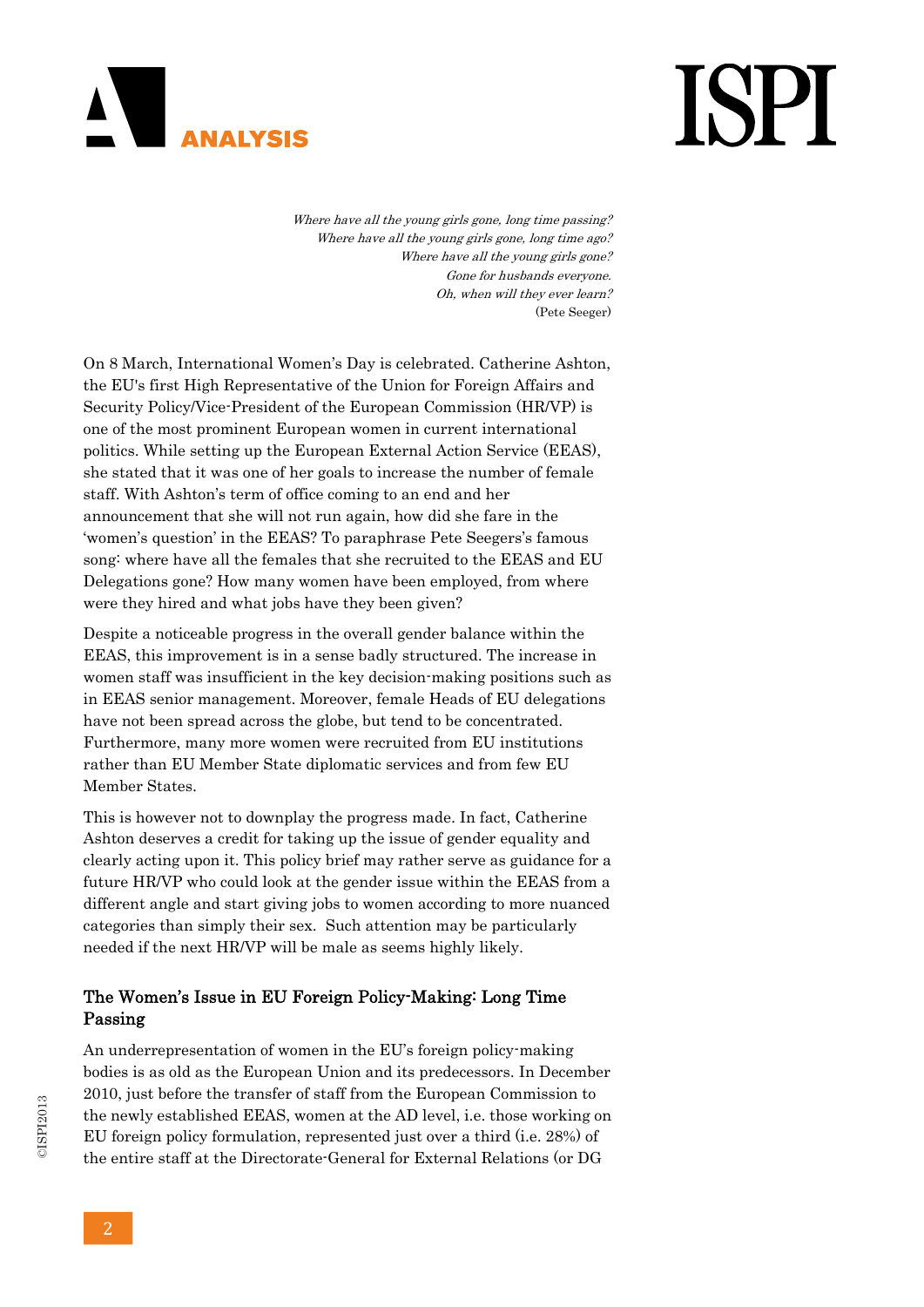

RELEX), whereas nearly three quarters (i.e. 73%) of secretaries at the AST level were women (Policy Department at the Directorate General for External Policies, 2013: 67). Within the most senior grades, (i.e. AD 14-16), only 17% of the DG Relex's managers were females (Formuszewicz and Kumoch, 2010: 23).

In 2010, the Council Decision (Council of the European Union, 2010) establishing the EEAS acknowledged the need for an adequate gender balance within EEAS staff, whilst the July 2013 EEAS Review (European External Action Service, 2013: 14) that evaluated the first two and half years of the Service's existence declares the 'HR/VP's strong commitment to progress towards gender balance in the EEAS'. Although the EEAS Review does not provide any substantial data on female representation in the Service, this general pledge is further emphasized by EU Member States in their Council conclusions on the EEAS Review from December 2013 (Council of the European Union, 2013). How does then the affirmed commitment to equality between men and women in the EU's foreign policy machinery look like in practice? Where have all the women in the EEAS and EU Delegations gone?

### Women in the EEAS and EU Delegations: Gone for Less Sexy and More Soft-Power Posts Everyone

### EEAS Management

If we first consider the top echelons of the EEAS (from the Managing Directors up), the level of female representation looks rather poor. Notwithstanding Ashton, there were only two other women running the Service in February 20111 after the EEAS had just been launched, while their number increased only by one to three female managers by January 2014, including, as the EEAS (European External Action Service, 2013: 14) itself points out, the most senior woman in the Service i.e. Political Director Helga Schmid. She is also the only female member of the main EEAS's decision-making body, the Corporate Board, consisting of her and other three male colleagues.

Even if we add the director-level to the mix, the percentage of women in the EEAS leadership does not rise up but oscillates somewhere between 11.8% and 16.7%, depending on the exact moment in time and the number of vacancies that may or may not be factored in. Nonetheless, if Ashton's fellow Commissioner, Viviane Reding, were to scrutinize the EEAS

**OISPI2013** ©ISPI2013

<sup>&</sup>lt;sup>1</sup> The numbers in the EEAS HQ were collected based on series of the EEAS organizational charts, or organigrammes, which are regularly posted and updated on the EEAS website. For the latest version, see http://www.eeas.europa.eu/background/docs/organisation\_en.pdf .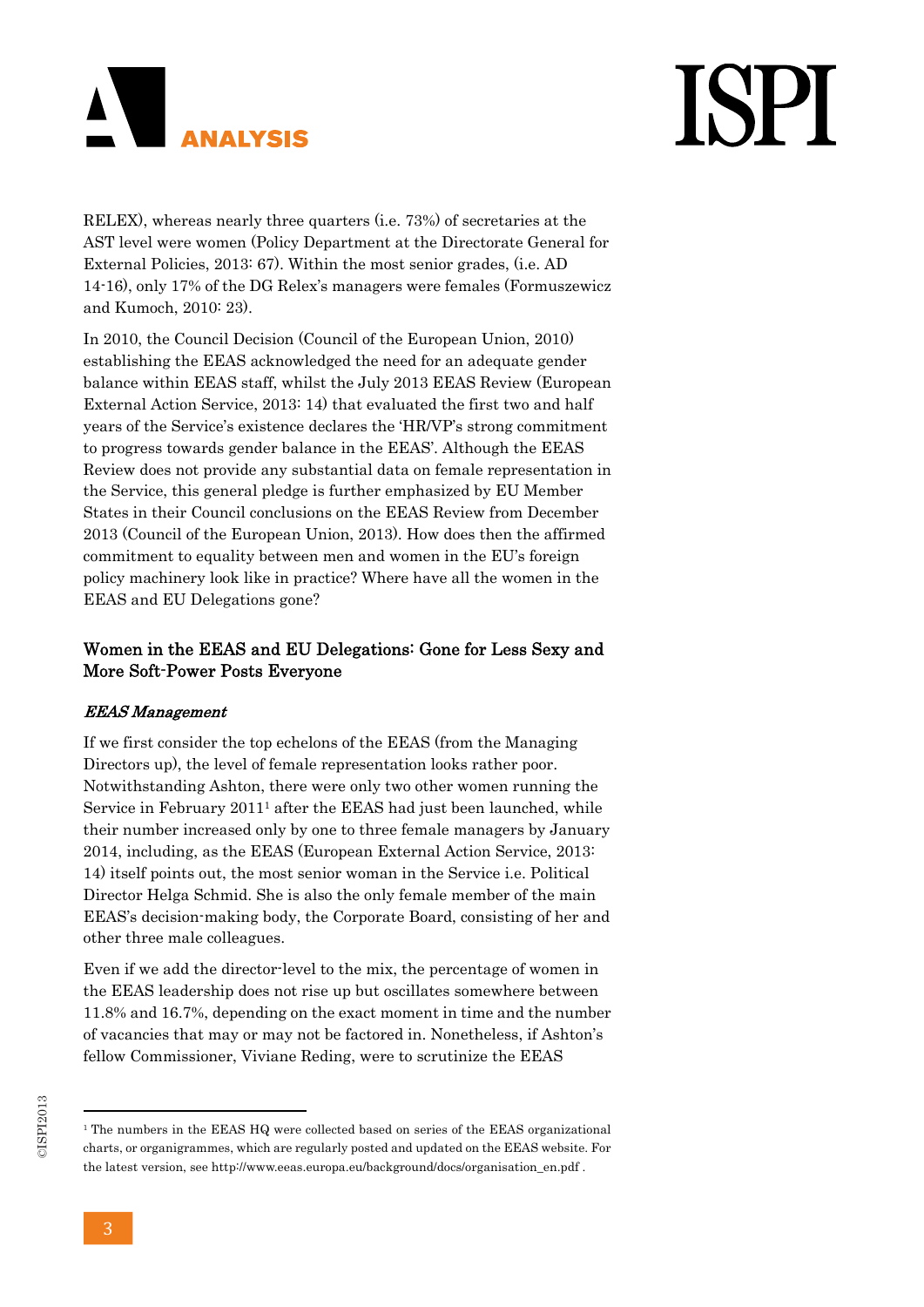

management, she would certainly not be pleased with the outcome: it does not look very promising that Reding's aim of attaining a 40% female representation of the board members in private businesses<sup>2</sup> could be replicated in the EEAS management anytime soon. Despite a woman, Ashton, being in the driving seat, the EEAS leadership remains dominated by men.

### Heads of EU Delegations

Moving from the EEAS Brussels HQ to EU Delegations representing the EU across the globe, has the 'glass ceiling' been broken at least when it comes to the posts of Heads of EU Delegations? Or does it continue to, as in the private sector, 'bar female talent' from top positions in Europe's 'embassies' around the world? Since the EU promotes the rights of women and their equality to men to the outside world, it is important that Europe does what it preaches, particularly in places where EU Delegations represent the Union's face to those countries.



As Figure 1 above illustrates, even in the area of Heads of EU Delegations, the gender gap persists albeit it is narrowing down. As the total figures on

<sup>2</sup> On Reding's proposals for women representation in non-executive board-member positions in private sector see, for example, here: http://ec.europa.eu/justice/newsroom/genderequality/news/121114\_en.htm.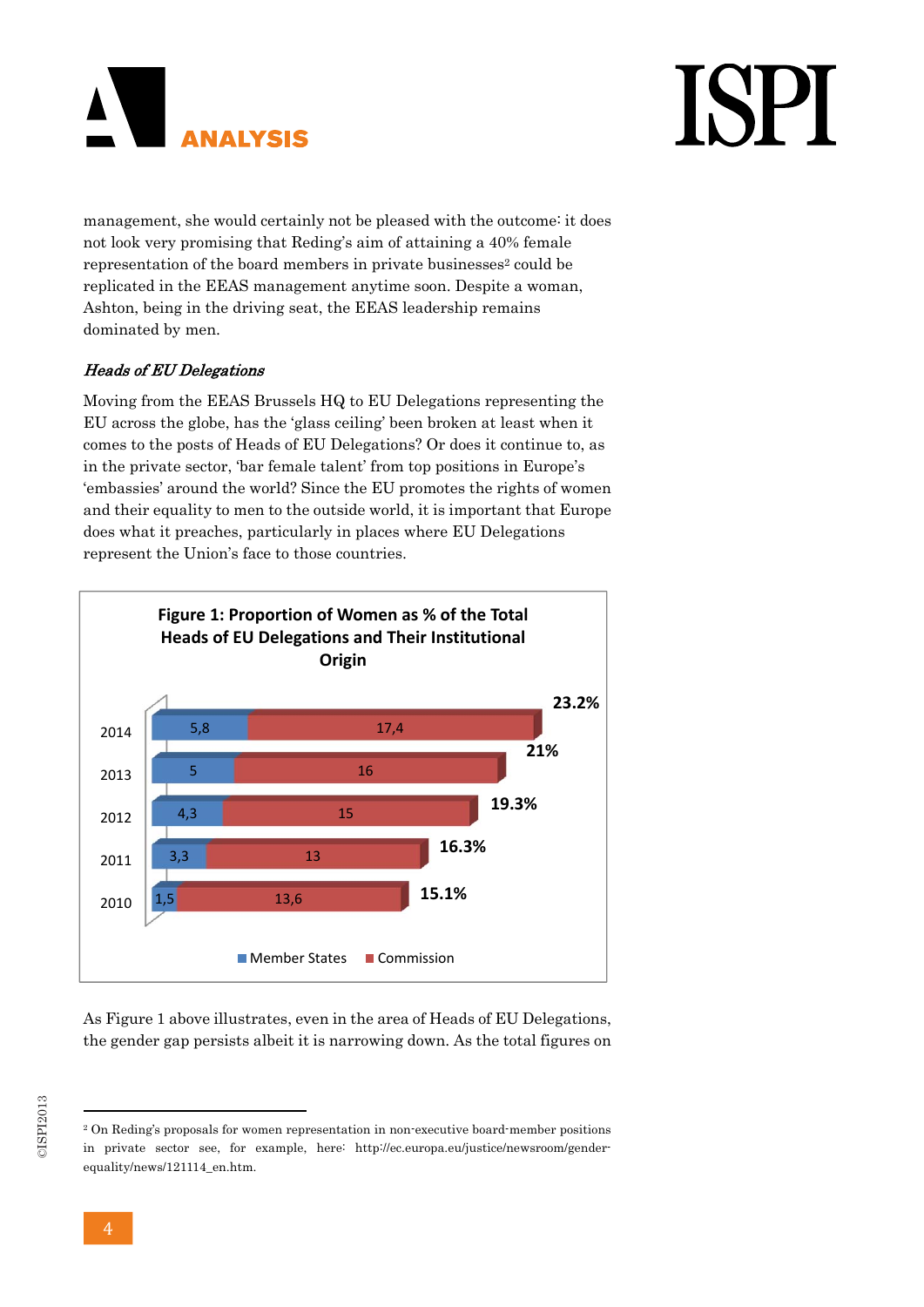the right hand side of graph show, the aggregate percentage of women among the Heads of EU Delegations increased from about 15.1% in January 2010 to 23.2% in January 2014. Although this progress is commendable and has been highlighted by the EEAS3, the total number of women as heads of EU Delegations in 2014 is still far from parity with men.

However, what is perhaps more striking than the mere proportion to male colleagues is it the institutional and national background of EU women ambassadors. As the 2010 Council Decision sets out, a third of the EEAS staff should be recruited as temporary agents from EU Member State diplomatic services both in the EEAS Brussels HQ and EU Delegations. As a result, increasingly more and more national diplomats run the daily business of EU Delegations. Out of all female ambassadors, about 10% of them came from EU Member States after the first rotation in 2010 whereas about a quarter of them come from national diplomatic services in January 2014. This is roughly in line with the total figures (for both sexes) as the bar chart in Figure 1 further indicates.

Yet what is rather surprising than this overall trend towards to the 1/3 target is the distribution of women among two separate groups: Heads of EU Delegations who are former Commission officials<sup>4</sup> and Heads of EU Delegations who were hired from EU Member States.

As Figure 2 suggests, the percentage of women among the group of EU ambassadors who have their background in the European Commission is steadily increasing; so much so that we may soon be experiencing the same numbers of male and female EU ambassadors who used to work for EU institutions. On the other hand, after an initial increase, the percentage of women among the newly recruited national diplomats to head EU Delegations is rapidly declining.

A \

**ANALYSIS** 

<sup>3</sup> The EEAS Review (2013: 14) includes slightly different numbers than the author has calculated. Nonetheless, the difference is likely given the fact that the author has included each Head of EU Delegation for any given year rather than taking the numbers as of a specific date as included in the internal EEAS database (SysPer). If there were two Heads for the same EU Delegation during a year (due to rotation, resignation, etc.), a half point was assigned to each. As a result, the author has created a database of the total of 247 Heads of EU Delegations from January 2010 to January 2014 that can be split up by gender, nationality and institutional origin.

<sup>4</sup> As of the end of February 2014, there are no female Heads of EU Delegations who would be former Council (or EUSR offices) employees. Therefore, the text only uses the terms 'former Commission officials' and 'EU Member State/national diplomats'.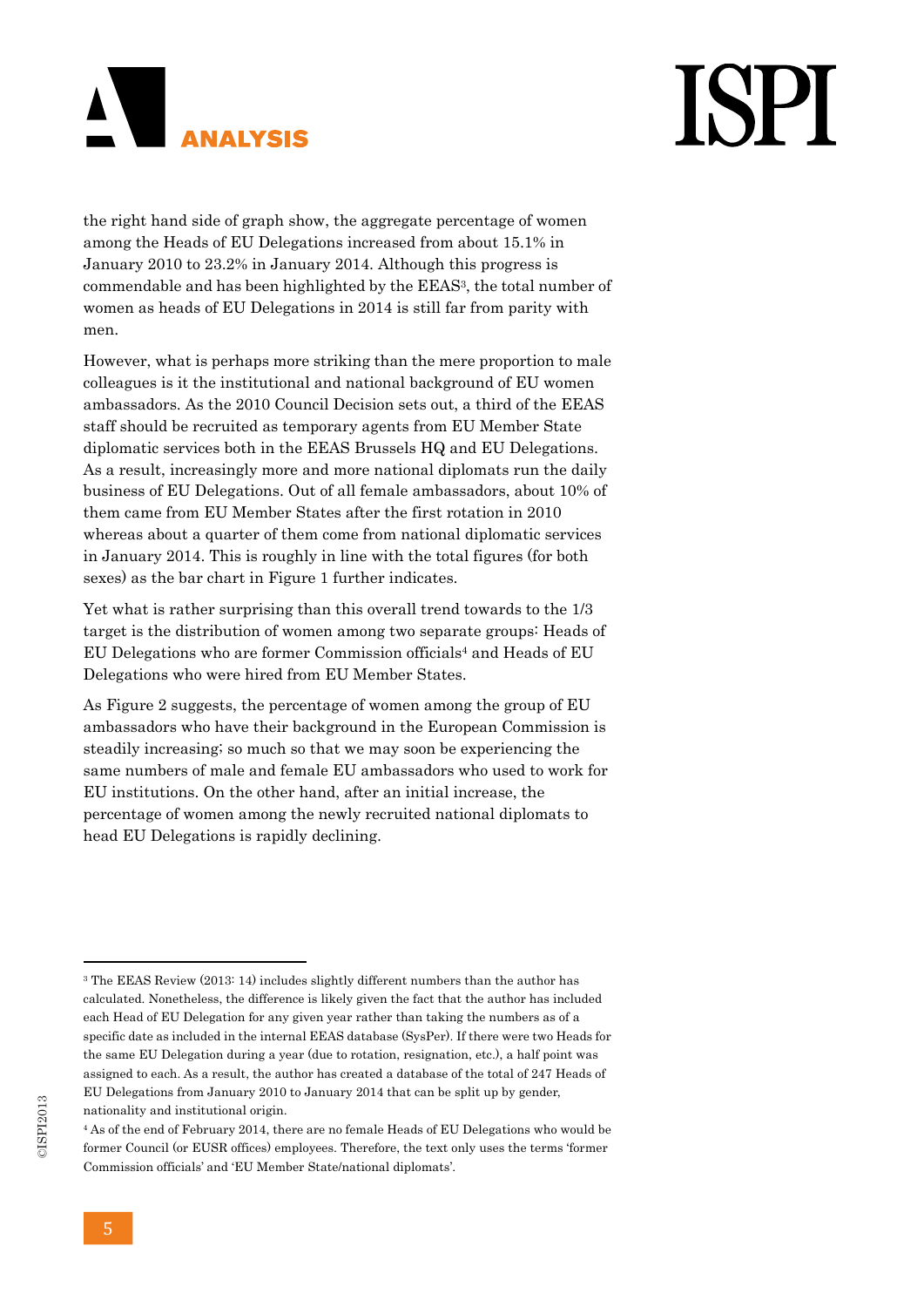



These two rather unexpected trends may have the following explanations. Firstly, although the overall number of EU Heads of Delegations from national diplomatic services may be rising and even significantly surpassing the one-third target as the author argues elsewhere (Novotna, 2014), women are not well placed among those candidates from national diplomatic services. It may be the fault of EU Member States who do not send enough qualified female applicants, or of the EEAS recruitment system which may be favoring male national diplomats. However, it seems unlikely the blame lies with the EEAS given the higher proportion of women retained from the pool of former EU institutions officials. In any case, the fact that only 9.6% of women are among the group of national diplomats at the top of EU Delegations in January 2014 is rather worrying.

The national backgrounds of women at the top of EU Delegations are more difficult to assess given their limited geographical spread across EU Members States. Nonetheless, there are a few judgments that can be made. As with the overall success of the French in the EEAS recruitment (see e.g. Balfour and Raik, 2013; Novotna, 2014), French women have clearly won the contest with the largest number of female EU ambassadors (seven) currently at helm. This figure stands in stark contrast to the 'other Big Threes', the UK and Germany, who currently have only one Head of EU Delegation each which certainly neither corresponds to their population size nor to their clout.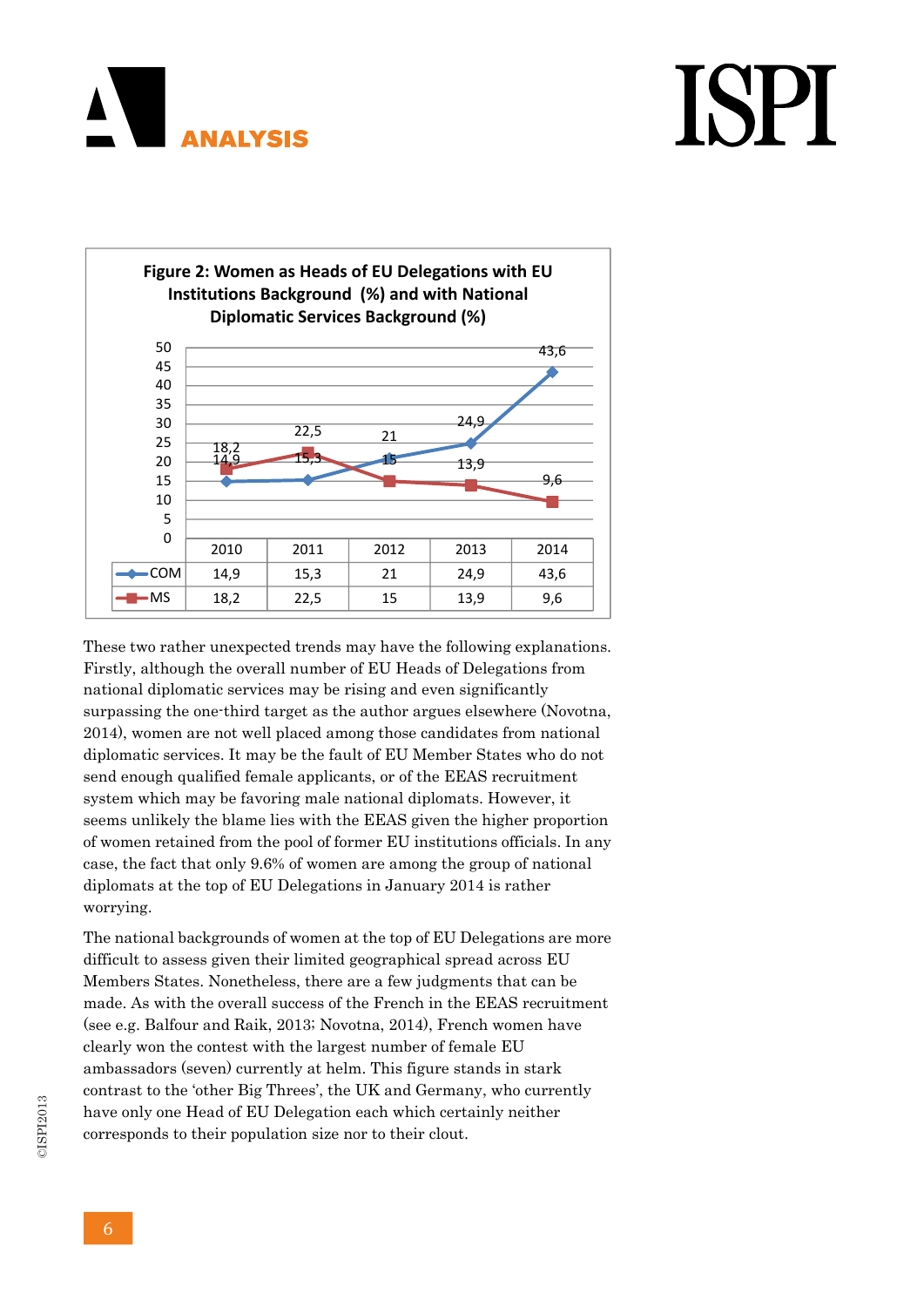Contrary to what we may expect given the general high gender equality and participation of women in their workforce, the Scandinavian countries (i.e. Denmark, Finland and Sweden) have never had any woman in charge of any EU Delegation within the 2010-2014 period. Although the case of the Finns may be explained by the very low overall numbers, it is rather astonishing among the usually well- or even over-represented Danes and Swedes. A legacy of an egalitarian society seems to play a role in the share of women EU ambassadors from the new Member States from Central and Eastern Europe (CEE), as Figure 3 below illustrates. Although the initial high percentage of women among the Heads of Delegations from post-communist countries is due to overall very low numbers, once the interest (and success) of the CEE candidates grew, the male-female gap grew as well. Yet even after the numbers have stabilized, the average proportion of women among the CEE EU ambassadors has always been by two three percentages higher than the total representation of women among the Heads of EU Delegations.



Last but not least, it is not only important who gets nominated, but also where she gets posted. The EU Delegations to the EU Strategic Partners<sup>5</sup> are arguably the placements with most political power. In these ten

**ANALYSIS** 

<sup>5</sup> The EU Strategic Partners include: Brazil, Canada, China, India, Japan, the Republic of Korea, Mexico, Russia, South Africa and the United States.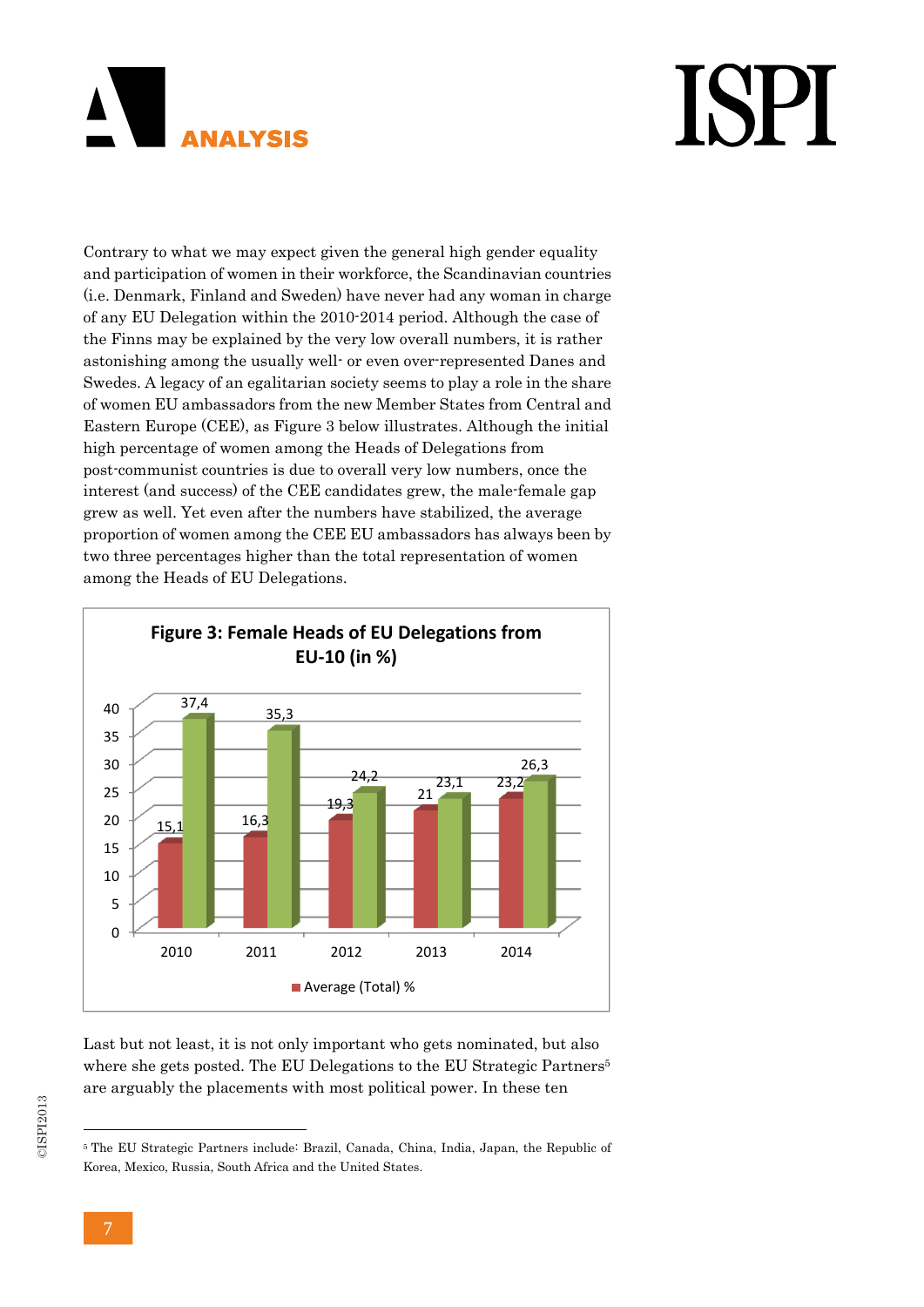destinations, women held the EU ambassadorial posts in two cases for more or less the entire period between 2010 and 2014. Thus the men-women ratio is in these 'hard power' postings quite high, i.e. 5:1.

**ANALYSIS** 

 $\blacktriangle$ 

On the other hand, the concentration of women running the EU Delegations to international organizations, such as to the UN bodies (with the exception of another 'hard power' post in New York with responsibility for the UN Security Council), Council of Europe, UNESCO, is increasing: since 2012, women were in charge of nearly two thirds (63%) of these 'soft power' multilateral EU Delegations.

espite a relatively small sample, women are above average represented as Heads of EU Delegations to states in Central Asia and Southern Caucasus. Nonetheless, out of other geographical regions, an interesting trend is developing in EU Delegations to the MENA6 countries: about 23.1% of them were led by women in 2010, about 34.6% in 2012 and, in 2014, 42.9% of them were led by female EU ambassadors. Although this may be a product of coincidence rather than design, Catherine Ashton should keep it going not only for the sake of gender balance within the EU Delegations, but because of the on-going concerns about the treatment of women in the MENA region. If the EU wants to set an example and encourage female education and political participation, having a large number of female EU ambassadors in the areas where women can be grossly oppressed is a good thing and can help emancipation of the MENA women and girls.

### Oh, When Will the EEAS (and the EU) Ever Learn? The Future of Women Representation in the EEAS and EU Delegations

Despite generally good progress towards a higher recruitment of female staff in the EEAS and EU Delegations, women remain under-represented, particularly in the decision-making positions within the EEAS Brussels management and as Heads of EU Delegations (and those to the EU's Strategic Partner Countries in particular). Moreover, the distribution of female EU ambassadors across the third countries is uneven and women who previously worked for the European Commission have much higher chances to be appointed into senior posts than those coming from EU Member States.

Having an equal share of women and men among staff in any organization is not a value on its own and should not be pursued just to even out the

<sup>6</sup> As the Middle East and North Africa (MENA) countries, based on the EEAS website, I include: Algeria, Egypt, Iraq, Israel, Jordan, Lebanon, Libya, Morocco, Saudi Arabia, Syria, Tunisia, UAE, West Bank & Gaza and Yemen. There is no EU Delegation to Iran, while Bahrain, Kuwait, Qatar and Oman are covered by EU Delegation in Riyadh. The EU Delegation to the UAE was established and an EU ambassador appointed in 2013.